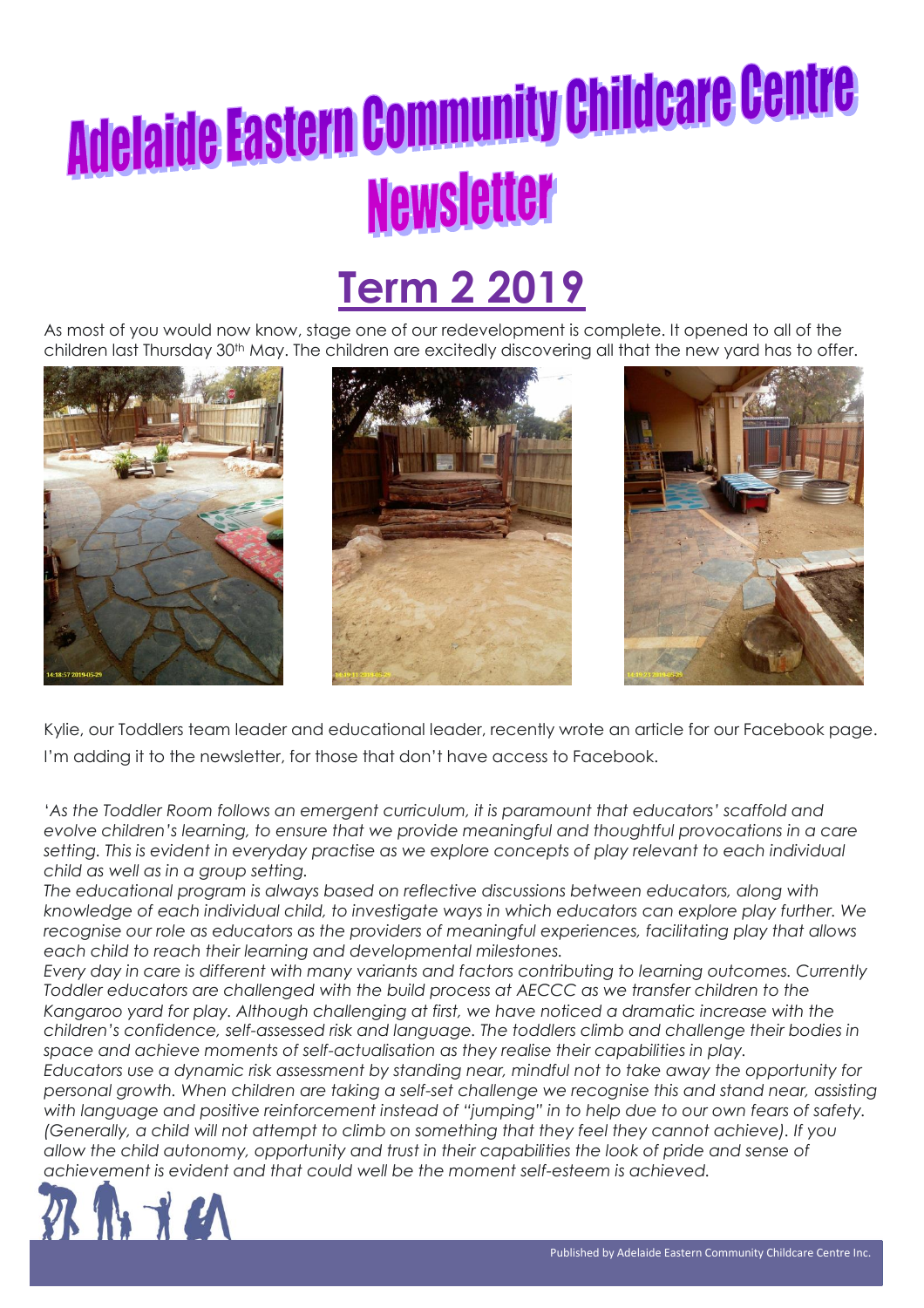*To our beautiful families, we are humbled by your patience and excitement during this building process and we would all have to agree that getting your child to care to see "the diggers" and "bobcats" has been the easiest transition ever!!*

*Reminder: During this time of the yard build, with a big yard to explore and wintry weather, you may need*  to layer your child when coming to care. The Toddlers (and babies) will be outside in all-weather as in line *with our Nature Play pedagogy (learning style) so will be getting wet and dirty as they explore their environment. Nature Play SA have wet weather onesies for purchase (link below) should you wish to investigate a wet weather option.*

*As the Norwegians say, "There's no such thing as bad weather just inappropriate dress."'*

[https://natureplaysa.org.au/shop-with-us/shop/](https://l.facebook.com/l.php?u=https%3A%2F%2Fnatureplaysa.org.au%2Fshop-with-us%2Fshop%2F%3Ffbclid%3DIwAR1qR7HGuNQ2Ve62zjvkzVdfjOLwn55p028EZGj5-GrKJsOYaARRI3XM6N4&h=AT3k5bEMoqhdbo6dkUMz8pR7eLC-gr_nbCBRZ5wnPNH3IPQJ7zkacdDUhtLybYQOmROgXuVsoeBR202AGyeWZfMRV-Hufr1mTKVpQYxNzimMAOIuj72ShgmD5cn1HKmGSauJbjxZE87tqW506mcXwK8wZdWWd6tE6sxXGxy61eU6tMi9-a81TSMA_pQ_K1e03DDEo52Ynrkl3h1XvUbjOwkjyr6sJtQFR90XIy68LpwcNnZNVYlACZt9i7_1tNOcjouUyQVP1bNGYinPiHLRGQZKNos9584u5vzHPWSUVeSI15eu5ua935wFetIqct2iwN6WBLBP0K8J8m4tjhQNsth9rjBry6AN3wl3Pd6SF1DBCwyaDeB0QP_yQ751qcEEkz90dV_uns93rsZIOWAmKEZEeRALd-VRknrhRldtx3V53xKvKXbv9uWdPTMnwDSJ4F7F6WpVMISMDtGuVHMNX6AGMBD45ZHiYEUMiAljqdIhA0Zp3Z38BLD8DtkEc0q6T0kMKhbLf7QXsWlyAtcqz9aQTERonOStCsOTvSXZCENQG9vSI46K5CgHjZ50Ywj6TcYo6LVxEWaqt4VY4ciTY4EV4Iy0ELMx8Sby5nNeRkaLVj_9BvNNVKUQSeewqU0l8Ow)

P. S. I have had a great response from parents who are wanting to purchase some onesies at a group discount and will be organising that soon.

### **Congratulations**



We would like to congratulate Mariama and her family on the safe arrival of her baby girl, Zinab Jalloh who was born on Friday 19th April.

We would also like to congratulate Chelsea who got married to Tristin on Saturday 18<sup>th</sup> May, it was a lovely occasion full of love and happiness.



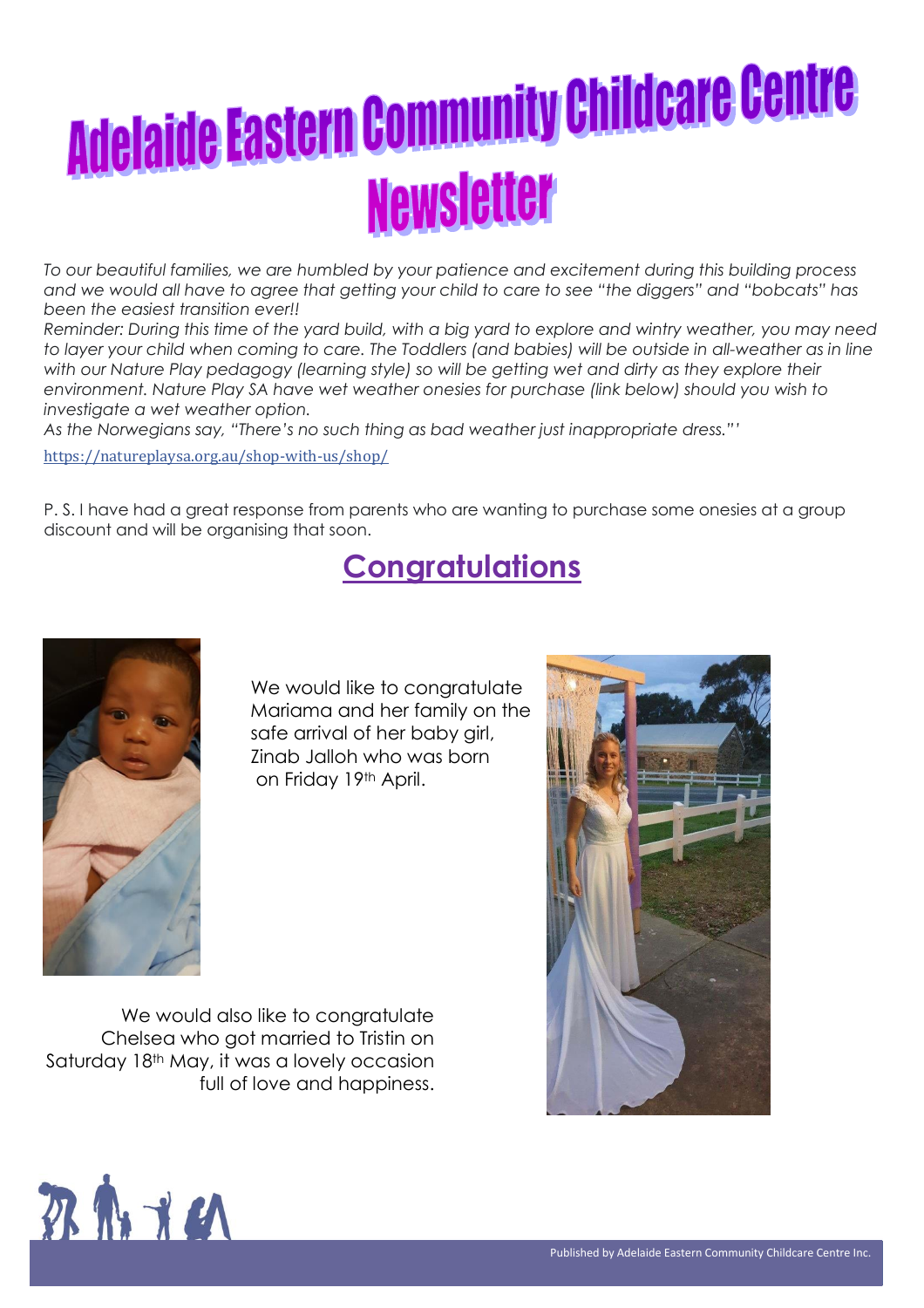#### **News from the rooms …………… Babies**

As we eagerly await the completion of the under 2's nature play space, we continue to explore, take risks as we play outside in the Kangaroo Yard. With the cooler weather coming, we will continue to be outside as it is important for the development of our babies and part of our pedagogy. Please bring in extra warm clothing, jackets, beanies or water proof onesies (which can be purchased from the Nature Play website). We put double layers of clothing on the babies and change their clothing regularly. Our outdoor environment continues to support the interests and abilities of each child as we continue to connect with nature. Exploring the environment, questioning, wandering and discovering through play. We've seen growth and milestones as our babies extend their milestones as our babies extend their physical abilities, independence and autonomy, crawling, pulling themselves to stand, taking risks and moving around their environment confidently. We've explored all 7 senses (as mentioned in the day book and in documentation provided) through various provocations such as clay, gloop, shaving cream, play dough, painting and drawing. Promoting various fine motor skills as well the proprioceptive system/body awareness. We continue to foster and nurture relationships with our babies to build secure attachments. These attachments enable children to explore and learn, becoming confident and capable learners. Evidence of your child's learning is in our day book and learning journals. Please



#### **Toddlers**

The Toddlers have had an amazing developmental growth with the current build, this is due to the amount of risk taking being achieved as the children explore a larger outdoor play space in the Kangaroo yard.

Educators have noticed a significant increase with language, gross motor, confidence, self-esteem and social and emotional development, especially in regards to peer relationships. You may have noticed this at home as your child's language and conversational skills have improved which corelates with your child being able to better self-regulate their emotions and needs and in turn making your life easier  $\circled{e}$ .

It is with these noticeable improvements that reinforces the Toddler and AECCC philosophy, that outdoor education and nature play is paramount and embedded in everyday practice. You may have seen the Toddler Facebook post regarding the importance of risky play in everyday practice and how it builds self esteem. Outdoor play has many benefits for your child, these include physical exercise, enjoyment, learning about their world, learning about the environment and how we as humans contribute to it. It releases pent up energy into the fresh air, encourages all forms of play – physical, constructive, social, socio-dramatic, self and peer directed and promotes

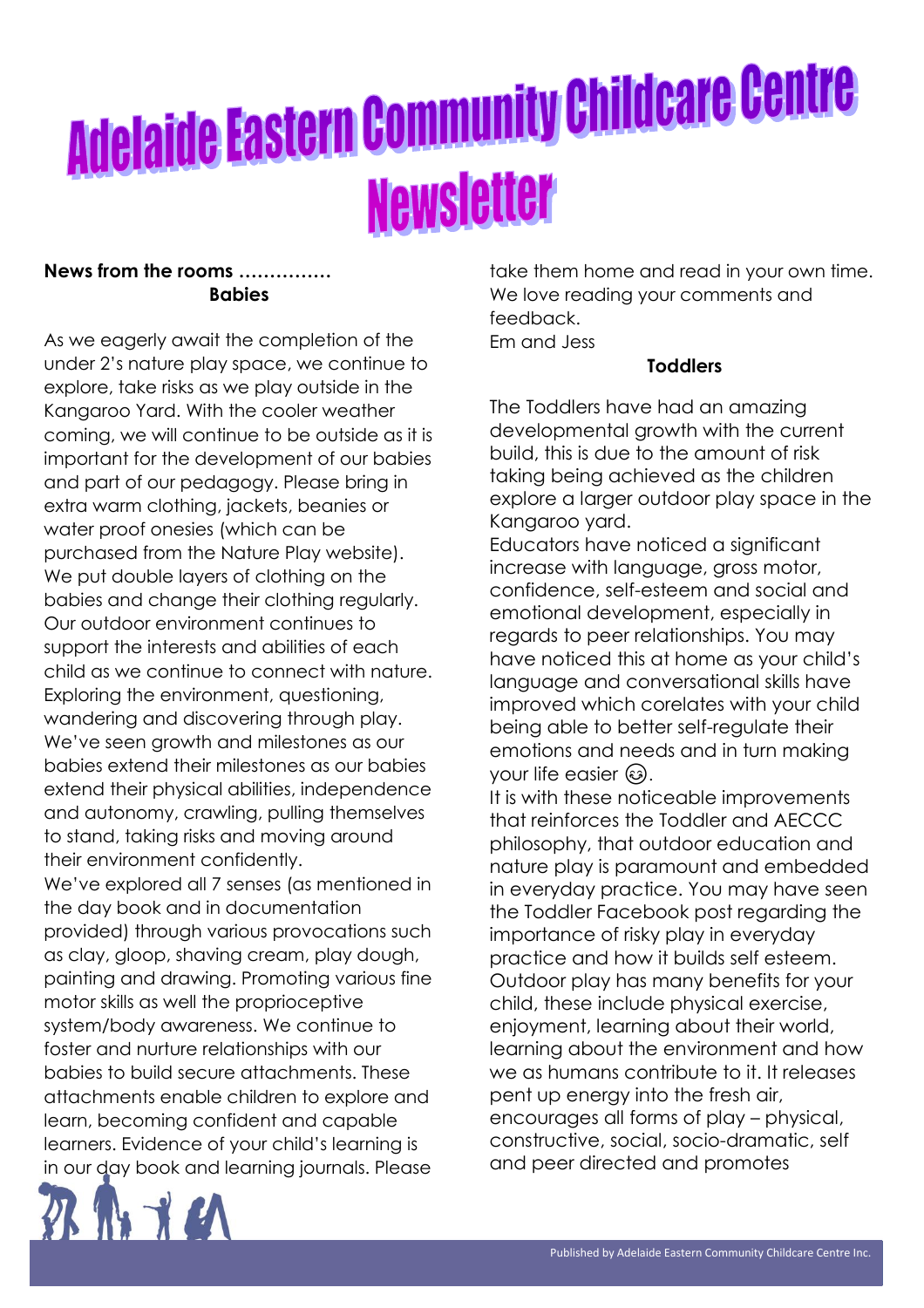engagement of the 7 senses. Of course, with the wet weather educators are challenged, as the children want to be 'outside', but how are they to learn about seasons if we prevent them from exploring what 'wet' feels like? As educators everything we plan for the children is approached with a 'duty of care' attitude as well as researched into the benefits vs risks of what we explore and investigate. If a child is wet, we change them, but are mindful to not interrupt their play and exploration if their worlds. A great saying from Maria Montessori inspires and provokes thought: "let the children be free; encourage them; let them remove their shoes when they find a puddle of water; and when the grass of the meadows is wet with dew, let them rest peacefully when a tree invites them to sleep beneath it's shade; let them shout and laugh when the sun wakes them up in the morning" Evidence shows that it is through the outdoors that your child will learn more about their world and empathy and respect than they will find in an indoor classroom. This is why we 'let the children play'.

Please remember that with the cold months approaching it is essential you provide warm clothes and appropriate footwear for outdoor exploration and investigation.

We welcome Chelsea to our team too while Ama is on Maternity leave. Happy learning! Kylie, Syl and Chelsea.

#### **Wallabies**

We would like to welcome all the new children to the Wallaby room. The Wallabies have had children moving up from the toddler room and new children starting. We would also like to welcome Tracey into the Wallaby educator team. The Wallaby children have been exploring their climbing skills and being challenged further with different climbing configurations. They have been learning about concepts such as over, under, through and on top/underneath. They have also been investigating stories, the children have been reading, observing and exploring books. The Wallabies explored 'we are going on a bear hunt' through movement and imagination, the educator and the children went on a bear hunt together outside, while acting out the descriptive words.

Reading, observing and verbal communication are all vital parts of children development of their Early literacy skills. These skills are the baseline for them to further master the skills of reading and writing.

In the Wallaby room we are preparing for the renovations to start. Wallaby and Kangaroo staff are discussing how we plan to do things while both yards (Wallaby and Kangaroo) are not available to play in. We will be spending a lot more time joined with the Kangaroos. We are looking forward to playing with the Kangaroos and watching the diggers and construction of our new yard take place.